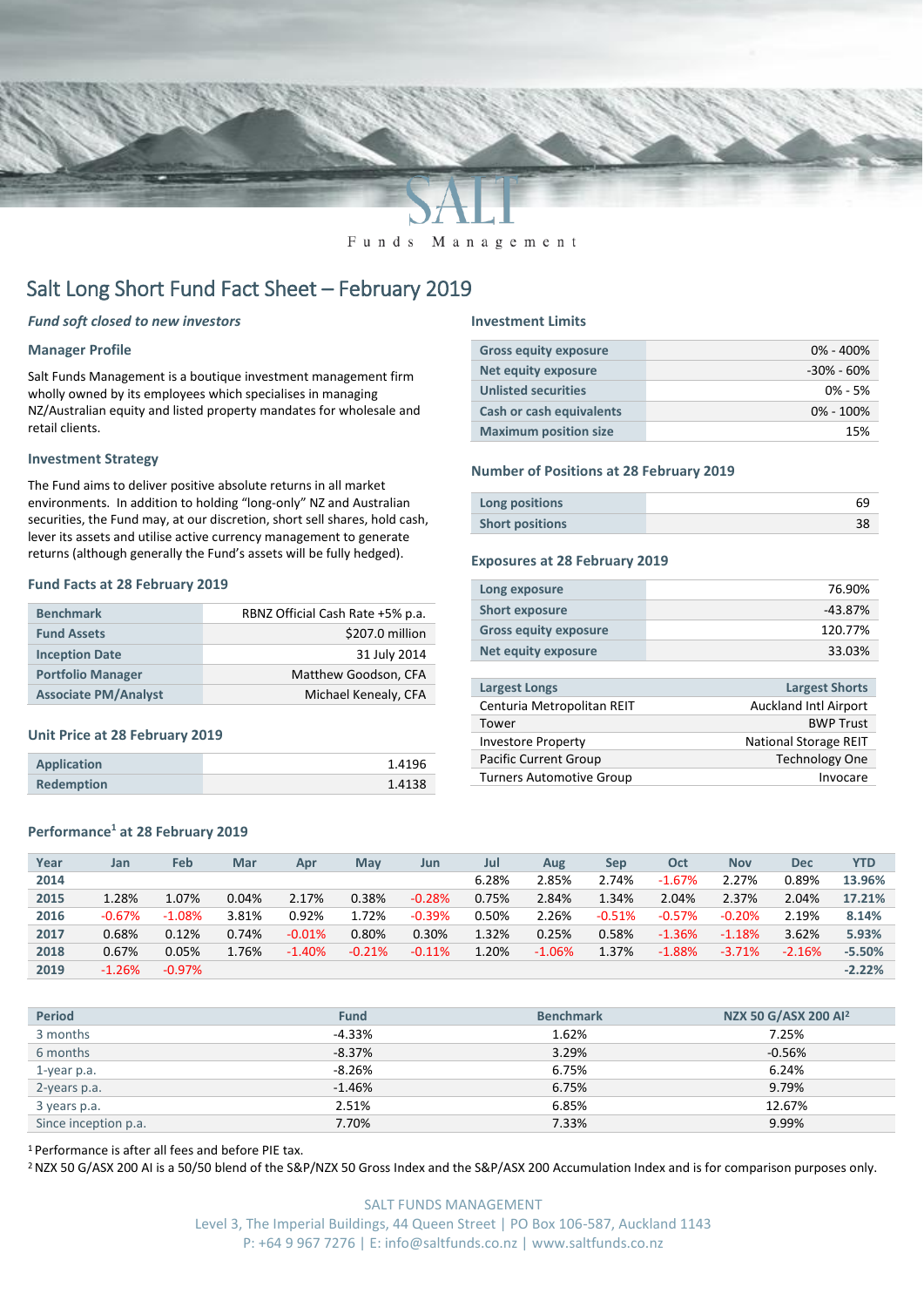Funds Management

### **Country Allocation at 28 February 2019 (Gross Equity Exposure) February 2019 Individual Stock Contribution**



#### **Fund Commentary**

.

#### Dear Fellow Investor,

February was another difficult month for the Fund, with a return of -0.97% after all fees and expenses. Equity markets were strong and we came under pressure from many of our extremely overpriced shorts becoming even more overpriced. Conversely, we did achieve some solid performance from many of our longs but their typically low beta, low valued nature saw them struggle to keep pace. Pleasingly, the Fund did bounce strongly from its lows late in the month as several of our key longs finally began to work.

Since inception on 30 June 2014, the Fund has now returned +41.38% after all fees and expenses, with thirty-four of the fifty-six months having had positive returns.

Following the sell-off in December, equity markets have returned to nose-bleed expensive levels. Using FNZC forecasts, the one-year forward PE for the NZ market (ex-property) has hit a new record high of 26.8x. While very low bond yields are clearly supportive, earnings forecasts are not. The year-ahead earnings forecast for the market is still 6% below the highs it hit back in April 2018. Normally this earnings index grows steadily over time due to inflation and as companies reinvest for growth but earnings downgrades have more than offset these drivers.

Forward indicators from business confidence surveys suggest a continuation of this weak earnings theme, whereas market pricing implies a return to normal growth. Just think of Japan or of Europe (where earnings have been flat for ten years) for why the implicit market view on earnings growth may be wrong. This theme is also evident elsewhere. The US experienced first quarter earnings that fell by 2.1% on last year and forecasts from here have faded to red. UBS analysis shows forecast Australian earnings for industrials exfinancials are -3.4% for the next year, having fallen from -0.6% going into earnings season.

## Salt Long Short Fund Fact Sheet February 2019 Page 2 of 4



Investors everywhere have simply been applying a bigger PE multiple to flat or falling earnings. Lower bond yields have forced investors to pay record prices for equities. However, our regression analysis suggests that even at very low current bond yields, NZ equities are 18% overpriced, with their fair value PE being a "mere" 22.1x. This is at a time when real bond yields are around zero. Move them out to a still very low 1% real/3% nominal and our market would be 25% overpriced. We are very conscious that this analysis is like a broken clock, except that for the last year or two, it hasn't even been correct twice a day.

When we examine NZ market valuations over the last 15-20 years, there have been three distinct paradigms, encompassing two of extended overvaluation and one of undervaluation. The market is rarely "normal". The first was pre-GFC, when bond yields were in the 6-7% region and PE ratios were far too high at 16-17x. The GFC fixed that. Then there was 2011-12, when PE's were 11-15x and bond yields were 3%-4.5%. We were actually very bullish back then and that period was ended by QE, Draghi's "whatever it takes" stance which ended the Eurozone crisis and by a moderate economic/earnings recovery. We suspect the current period of sharp overvaluation will also be ended by some sort of unforecastable structural change. The trick will be to recognise it quickly when it happens.

A fascinating global strategy piece at month's end from BAML ties in with this thought process by examining various arguments as to what may come next for equity markets. They argue that hot money could drive a short-lived mini-bubble but this will then be ended by either a debt deflation trap or an outbreak of inflation.

Our own leanings remain very much to the latter given numerous signs of wage inflation picking up in labour markets and a lift in the populist vote share across many countries, which will increasingly affect government policies. Just one example in terms of wage inflation comes from the Atlanta Fed Wage Growth Tracker, which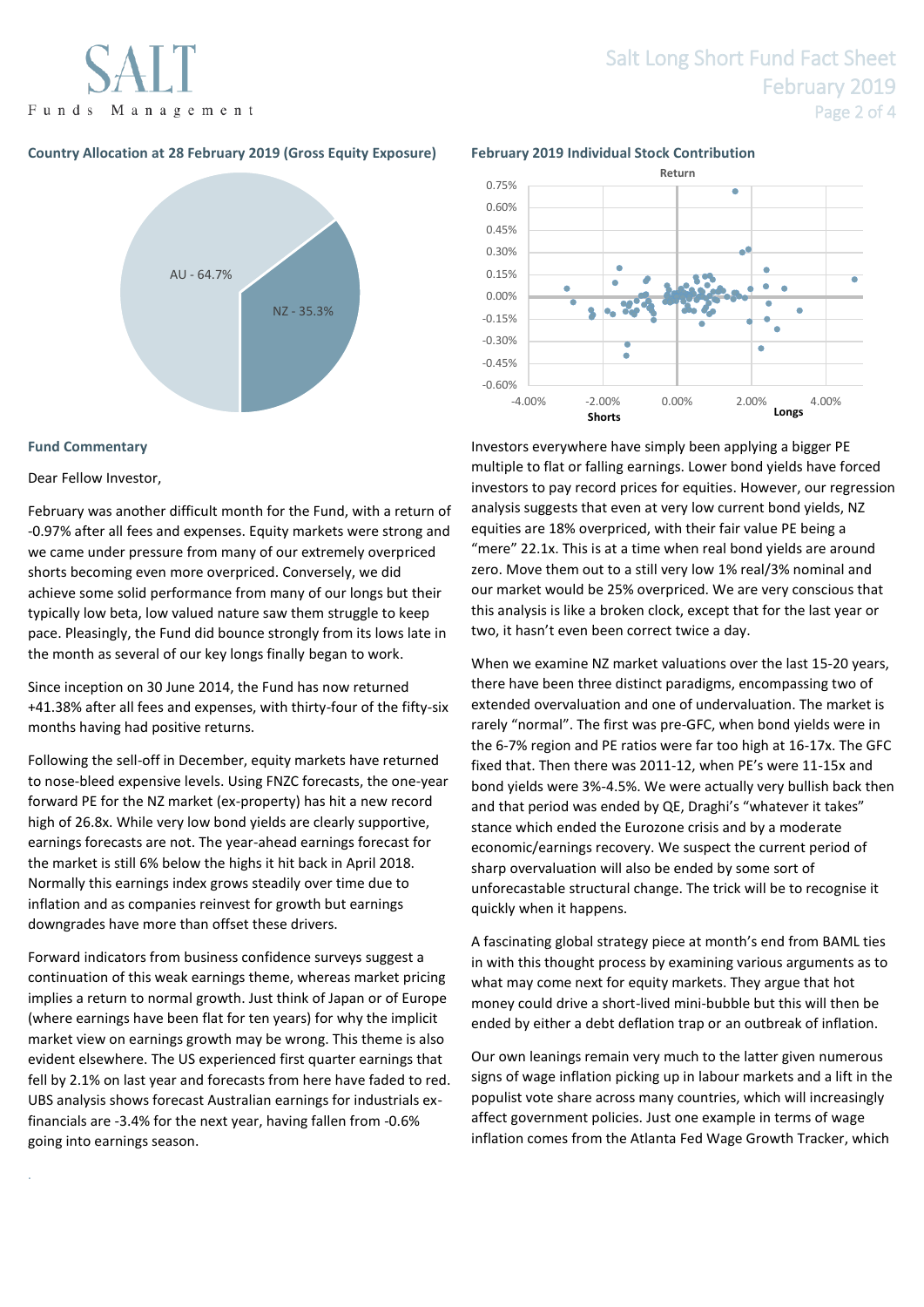looks at the annual change in the median wage of a large group of individuals. This has picked up from 3.0% to 3.7% over the last year and compares to a post-GFC low of 1.6%. With labour being 70% of the cost of everything, this will inevitably lead to price inflation.

Along similar lines to the above, Morgan Stanley points out that inflation rates are already near their 25-year average in the US, UK, France, Germany and Japan yet unemployment is at 20 to 50-year lows depending on country. Central bank policies and current bond yields seem bizarre against this historical context and this combination also makes a return of the 2016-18 "Goldilocks" paradigm of steady earnings growth and falling bond yields very unlikely – there is simply not the spare capacity to allow growth without inflationary pressures.

We have been net short the inflation/bond yields theme for some time and it has been very painful for the Fund as 10-year bond yields and thence bond-proxy stocks have rallied sharply but we will stick to it. It is somewhat galling that it hasn't worked when core CPI in the US has picked up to 2.2% and when US 10-year bond yields bottomed at 2.55% on Jan 3 and are now 2.75%. In NZ, you actually need to get out to 8 year plus bond maturities before you can find a yield that is above the current 1.9% core inflation rate.

Low bond yields have led to staggering prices in commercial property markets. To illustrate how extended valuations are at present, GPT plans to sell its stake in the rather aged MLC Building in Sydney but analysts are not concerned at potential earnings decretion because the likely cap rate they get will be close to their marginal cost of debt – and this is at current incredibly low bond yields! This degree of animal spirits feels very 2008.

An alarming chart within the BAML piece looked at US private financial assets as a % of GDP. From 1950-1995 this measure fluctuated between 250% and 370%. It then exploded to a peak of 470% at the height of the Nasdaq bubble before easing to 400% in the bust. It reached 500% in 2008 before falling back to 450% in 2009. It is now a staggering 575%. As BAML puts it, Wall Street is too big to fail – no wonder Fed Governor Powell staged a rapid reversal from hiking and Quantitative Tightening (QT) being on auto-pilot. With leverage being at these levels, our fear is what happens when something goes wrong?

There appears a certain irony in the comments of Ben Bernanke back when he instigated QE that, "*Clearly this is a temporary measure which is intended to provide support for the economy in this extraordinary period of crisis and when the economy is back on the road to recovery, we will no longer need to have those measures."* Unfortunately, the market addict is now utterly hooked and the consequences of going cold turkey are too frightful to consider.

Returning to the performance of the Fund in February, the return of -0.90% (before fees and expenses) was comprised of +1.08% from our longs and -1.98% from our shorts. Our "winners to losers"

.

ratio staged a welcome and overdue improvement to 53% but the negative performance for the month was driven by the number of mid-sized detractors outnumbering mid-sized contributors.

The largest headwind was our medium-sized short in IDP Education (IEL, +31%) which reported a moderately better than forecast result that sparked a furious share price surge. While IEL had a degree of weakness from the Chinese student market, this was more than made up for with strength elsewhere. As a measure of how valuation is irrelevant at present, they are now on a forward PE of 56x – all that matters is that you make or beat your number.

We had earlier made strong returns from an IEL short when they had a slight miss six months previously. The market seems attracted to the idea that IEL has structural growth from their student placement and English language testing businesses. We would observe that while they have grown strongly in recent years, it has been far from a straight line and they are subject to both the viscitudes of immigration and foreign student policies and there are also potential risks to the ownership of their IELTS English language testing programme.

The second key detractor was our large overweight in Bingo Industries (BIN, -20%) in what can only be described as an actionpacked month. They had a 49% one-day decline in mid-February when they delivered an earnings warning on a mix of one-off factors and their collections business slowing with the residential market weakness. We remain hugely attracted to their postcollections assets in landfills and recycling. These continue to perform well but clearly both we and many analysts had underestimated the cyclicality of the smaller less valuable collections side, where small operators price for cash to survive in a downturn.

Our losses in BIN were ameliorated to a degree by lightening our holding somewhat prior to their earnings warning and repurchasing near the lows. This paid off at month's end when the ACCC approved the crucial Dial-A-Dump acquisition, with BIN only required to divest one recycling facility. This industry changing acquisition will deliver strong growth and we see BIN being on a sub 10x PE within two years, which is consistent with our DCF valuation being far ahead of the month-end share price of \$1.67. As the dust settles from the excitement of the last few weeks, we see major re-rating potential. As the CEO of the Australian Landfill Owners Association put it, *"in terms of waste management assets in the Sydney metropolitan area, they are absolutely jewels in the crown."*

A third notable loser was our mid-sized short in Invocare (IVC, +22%) which had formerly produced very strong returns but which we erred in putting on again ahead of their result. The result itself was merely in-line to a touch behind expectations but we mis-read sentiment in the short term given that it was enough to spark a strong rally. The bull thesis is that death rates have been temporarily depressed and that there is sizeable structural growth